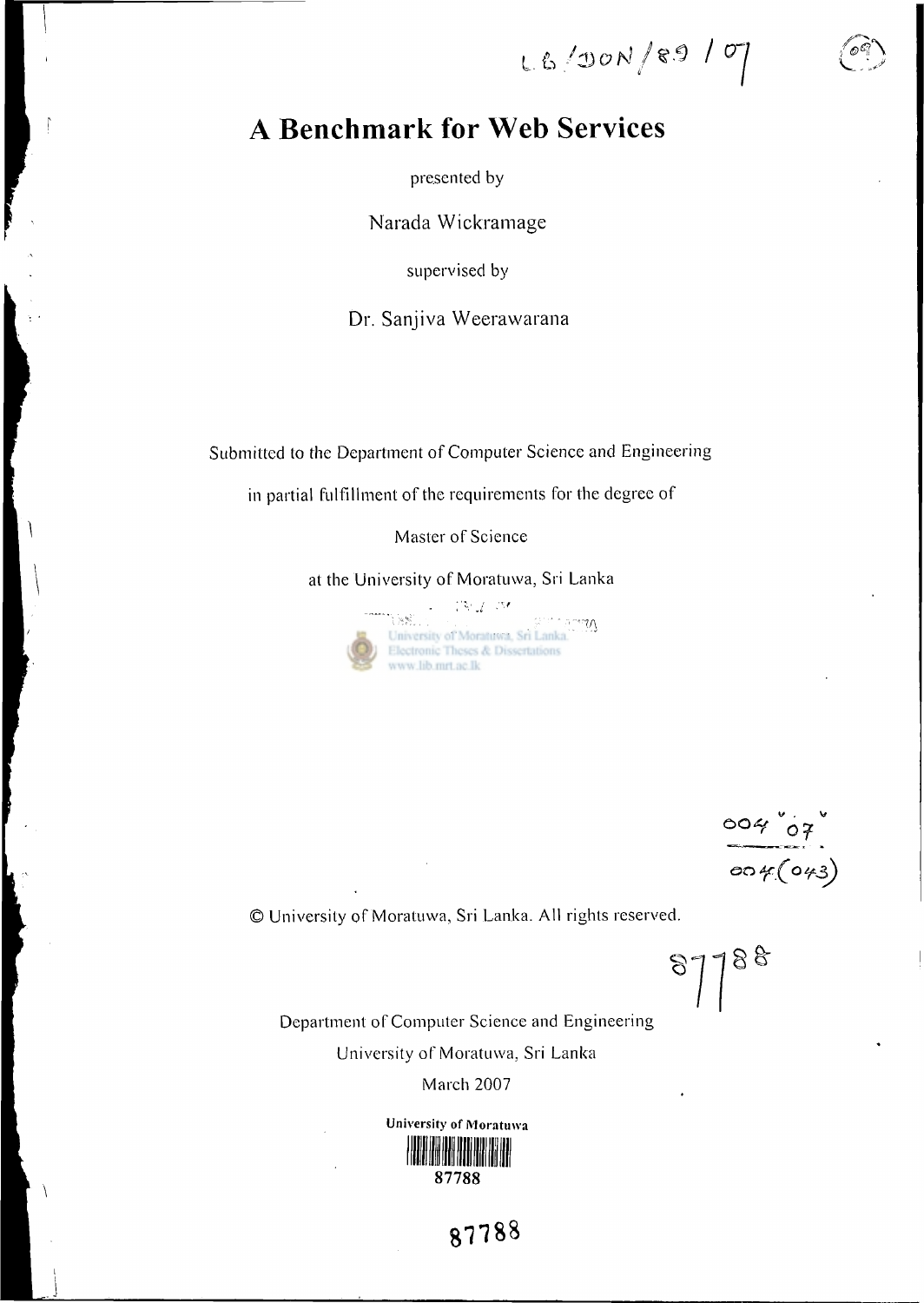#### DECLARATION OF ORIGINALITY

This work has not previously been submitted for a degree or diploma in any university. To the best of my knowledge and belief, the dissertation contains no material previously published or written by another person except when due reference is made in the dissertation itself.

This dissertation, published in March 2007, is based on a research carried out from **V** January 2003 to December 2003.

y

Date:  $31 - 03 - 2007$ Signature: . . . . . . . . . (Narada Wickramage, Candidate) March 21, 07 Date: Signature:... (Dr. Sanjiya eerawarana, Supervisor) **Dissertations** ww.lib.mrt.ac.lk Signature: Date: **2,( -** 03 <sup>&</sup>gt; ~'2 **\_OO f**  (Dr. Gihan Dias, Co-Supervisor)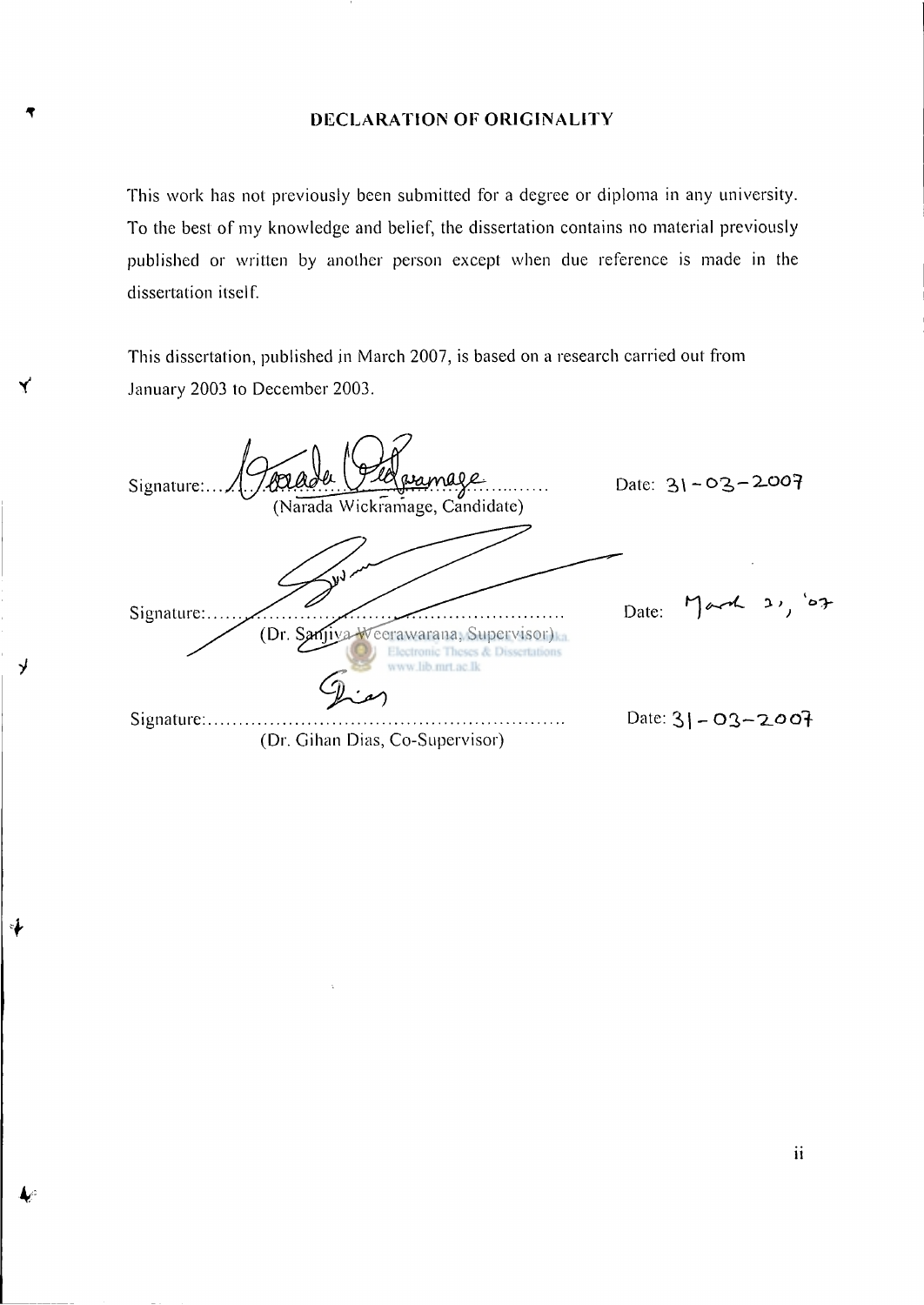### **A Benchmark for Web Services**

Submitted to the Department of Computer Science and Engineering in partial fulfilment of the requirements for the degree of Master of Science

Abstract. Even though there are several benchmarks developed to measure the performance of Web service frameworks, the general tendency of them is to simulate only theoretical scenarios such as streaming homogeneous data structures like arrays. On the other hand, the computer industry has an established culture of developing performance benchmarks imitating not only imaginary situations but also real world scenarios. This dissertation discusses whether it is quite necessary to test the performance of web service frameworks against such benchmarks that closely reproduce real world situations. This discussion is based on results obtained by running two benchmarks (namely one replicating 12 different real world scenarios that are optimum candidates for web service applications and another only simulating a theoretical situation) and concludes that the real world type Benchmark represents a reasonable subset of actual scenarios because the ranking of the leading Web services frameworks is consistent with Industry wide opinions [22] while statistically reaffirming the significance of using real world type benchmarks. Additionally, this dissertation identifies complexity of the SOAP messages involved in Web service transactions and size of the payloads those messages are carrying as two major factors that affect the round trip time of the SOAP messages and reveals that a framework that is good at handling complex SOAP messages may not deal with the messages that are carrying larger payloads equally well and provides statistical proof for that.

> University of Moratuwa, Sri Lanka. Electronic Theses & Dissertations www.lib.mrt.ac.lk

> > **in**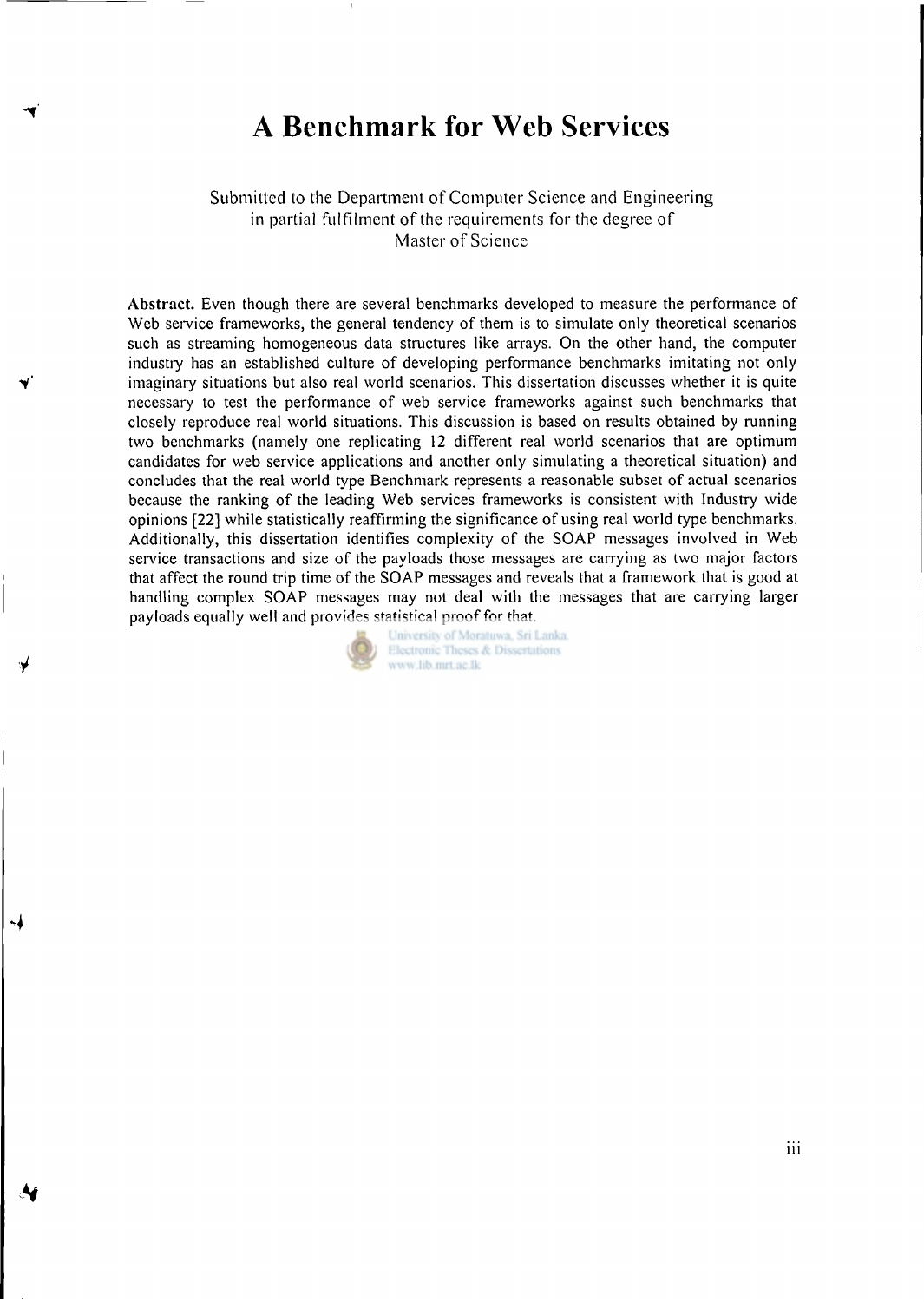#### **Acknowledgements**

I **am grateful to my supervisor Dr. Sanjiva Weerawarana being a continuous source of advice and inspiration to me. His guidance, style and understanding have helped me both academically and otherwise.** 

**1 am grateful to Dr. Gihan Dias for first allowing me to commence my MSc programme at the Department of Computer Science and Engineering, introducing me to Dr. Weerawarana, providing me with the necessary resources required to carry out research work and taking steps to waive off the course fee. He should also be thanked for the constructive feedback received from him at the progress review meetings and other instances.** 

**1 am grateful to Ms. Vishaka Nanayakkara for her assistance with collecting necessary research papers and other work.** 

**1 am grateful to Dr. Chathura de Silva and Ms. Nayanathara de Silva for their help with the SPSS package.** 



I **am grateful to Dr. Sanath Jayasena for providing me with additional infrastructure.** 

**I am grateful to Messrs. Krishnamoorthy Rajeevan and Ramesh de Silva for the arrangements they made to set up a testing environment to collect data.**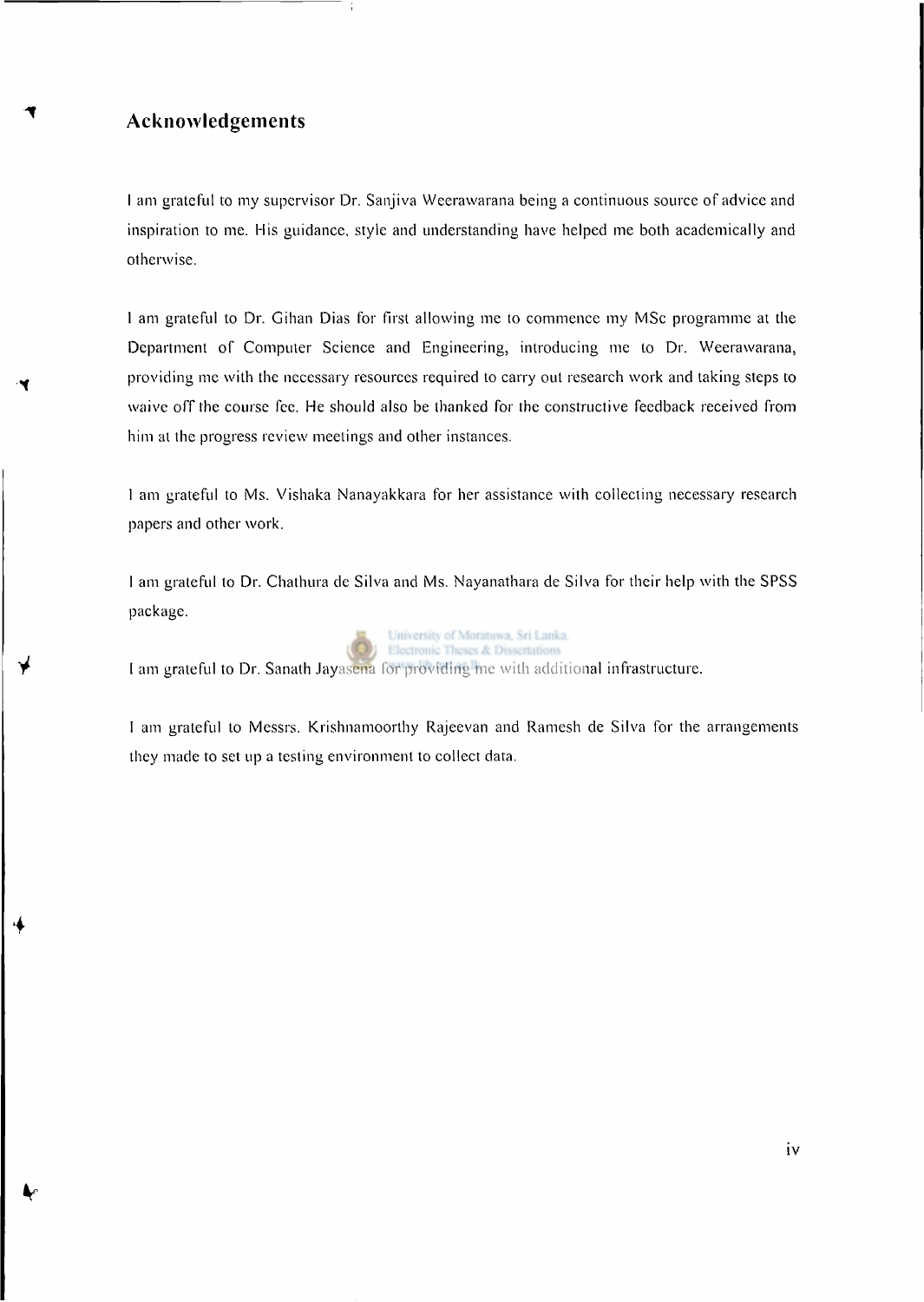### **Table of Contents**

⊀

 $\overline{\mathcal{A}}$ 

 $\boldsymbol{\star}$ 

 $\hat{\mathbf{r}}$ 

 $\ddot{\phantom{a}}$ 

| $\mathbf{1}$         |                |                                                                        |  |
|----------------------|----------------|------------------------------------------------------------------------|--|
|                      | 1.1            |                                                                        |  |
|                      | 1.2            |                                                                        |  |
|                      | 1.3            |                                                                        |  |
|                      | 1.4            |                                                                        |  |
|                      | 1.4.1          |                                                                        |  |
|                      | 1.4.2          |                                                                        |  |
|                      | 1.4.3          |                                                                        |  |
|                      | 1.4.4<br>1.4.5 |                                                                        |  |
| $\mathbf{2}$         |                |                                                                        |  |
|                      | 2.1            |                                                                        |  |
|                      |                |                                                                        |  |
|                      | 2.2            |                                                                        |  |
|                      | 2.3            |                                                                        |  |
|                      | 2.4            |                                                                        |  |
|                      | 2.5            |                                                                        |  |
|                      | 2.6            | University of Moratuwa, Sri Lanka.                                     |  |
|                      | 2.7            |                                                                        |  |
|                      | 2.8            |                                                                        |  |
| $\mathbf{3}$         |                | PERFORMANCE MODEL FOR ROUND TRIP TIME OF WEB SERVICES'                 |  |
|                      |                |                                                                        |  |
| $\blacktriangleleft$ |                |                                                                        |  |
|                      | 4.1            |                                                                        |  |
|                      |                | 4.1.1 Real World Scenario I: Application Programmers' Web Interface 26 |  |
|                      | 4.1.2          | Real World Scenario II: Processing of Credit Card Transactions  28     |  |
|                      | 4.1.3          | Real World Scenario III : Generating 2D (Two Dimensional) Charts  29   |  |
|                      | 4.1.4          | Real World Scenario IV: Inter-Organization Instant Messaging 31        |  |
|                      | 4.1.5          |                                                                        |  |
|                      | 4.1.6<br>4.1.7 |                                                                        |  |
|                      | 4.1.8          | Real World Scenario VIII : Supply Chain Management  40                 |  |
|                      | 4.1.9          | Real World Scenario IX: Transactions between Travel Agents and their   |  |
|                      |                |                                                                        |  |
|                      | 4.1.10         | Real World Scenario X: Querying WhoIs Database 46                      |  |
|                      | 4.1.11         |                                                                        |  |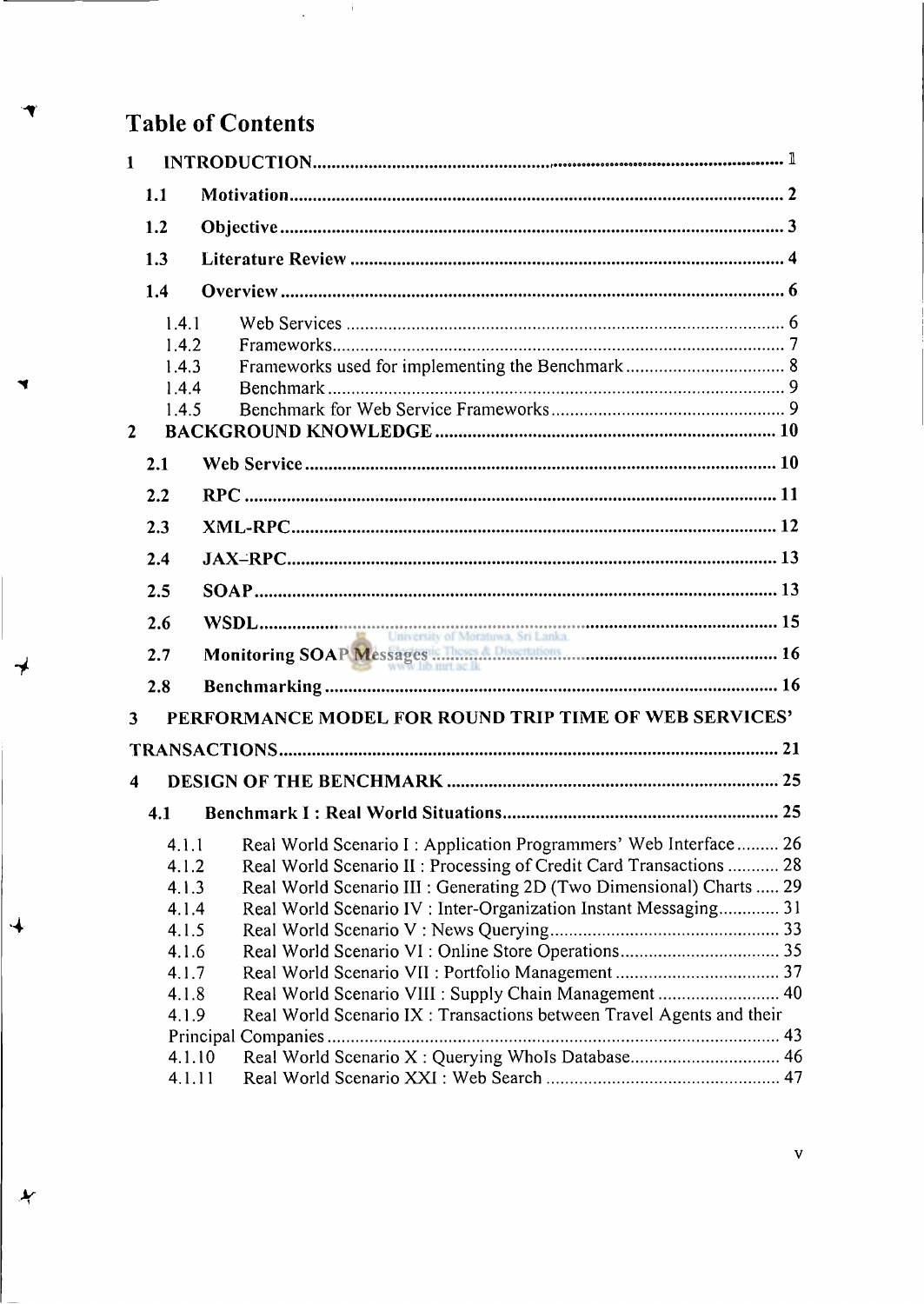| 4.2            | 4.1.12<br>Complexity and Payload of the Real World Benchmark Operations 51 |  |
|----------------|----------------------------------------------------------------------------|--|
| 4.3            |                                                                            |  |
| 4.4            | Complexity and Payload of the Hypothetical Benchmark 53                    |  |
| 5              |                                                                            |  |
| 5.1            |                                                                            |  |
| 5.2            |                                                                            |  |
| 5.3            |                                                                            |  |
| 6              |                                                                            |  |
| 6.1            |                                                                            |  |
| 6.1.1          |                                                                            |  |
| 6.1.2          |                                                                            |  |
| 6.2            |                                                                            |  |
| 6.2.1          |                                                                            |  |
| 6.2.2          |                                                                            |  |
| 6.3            |                                                                            |  |
| 6.3.1          | Round Trip Time figures of the Real World Benchmark on Solaris             |  |
|                |                                                                            |  |
| 6.3.2          | Round Trip Time figures of the Hypothetical Benchmark on Solaris           |  |
|                |                                                                            |  |
| 6.3.3          | Round Trip Time figures of the Real World Benchmark on Windows             |  |
|                | Platform                                                                   |  |
| 6.3.4          | Round Trip Time figures of the Hypothetical Benchmark on Windows           |  |
| $\overline{7}$ |                                                                            |  |
|                |                                                                            |  |
| 7.1            | Derivation of Functions using Linear Regression - Real World Benchmark     |  |
|                |                                                                            |  |
| 7.1.1          | Linear Regression Analysis for RTT when GLUE (Static Invocation)           |  |
|                |                                                                            |  |
|                | Linear Regression Analysis for RTT when GLUE (Dynamic Invocation)<br>7.1.2 |  |
|                |                                                                            |  |
|                | Linear Regression Analysis for RTT when AXIS framework is used on<br>7.1.3 |  |
|                | Linear Regression Analysis for RTT when WASP framework is used on<br>7.1.4 |  |
|                |                                                                            |  |
|                | Linear Regression Analysis for RTT when AXISMORA framework is<br>7.1.5     |  |
|                |                                                                            |  |
|                | Linear Regression Analysis for RTT when GLUE framework (Static<br>7.1.6    |  |
|                |                                                                            |  |

vi

 $\overline{\mathbf{r}}$ 

 $\ddot{\bullet}$ 

 $\ddot{\phantom{a}}$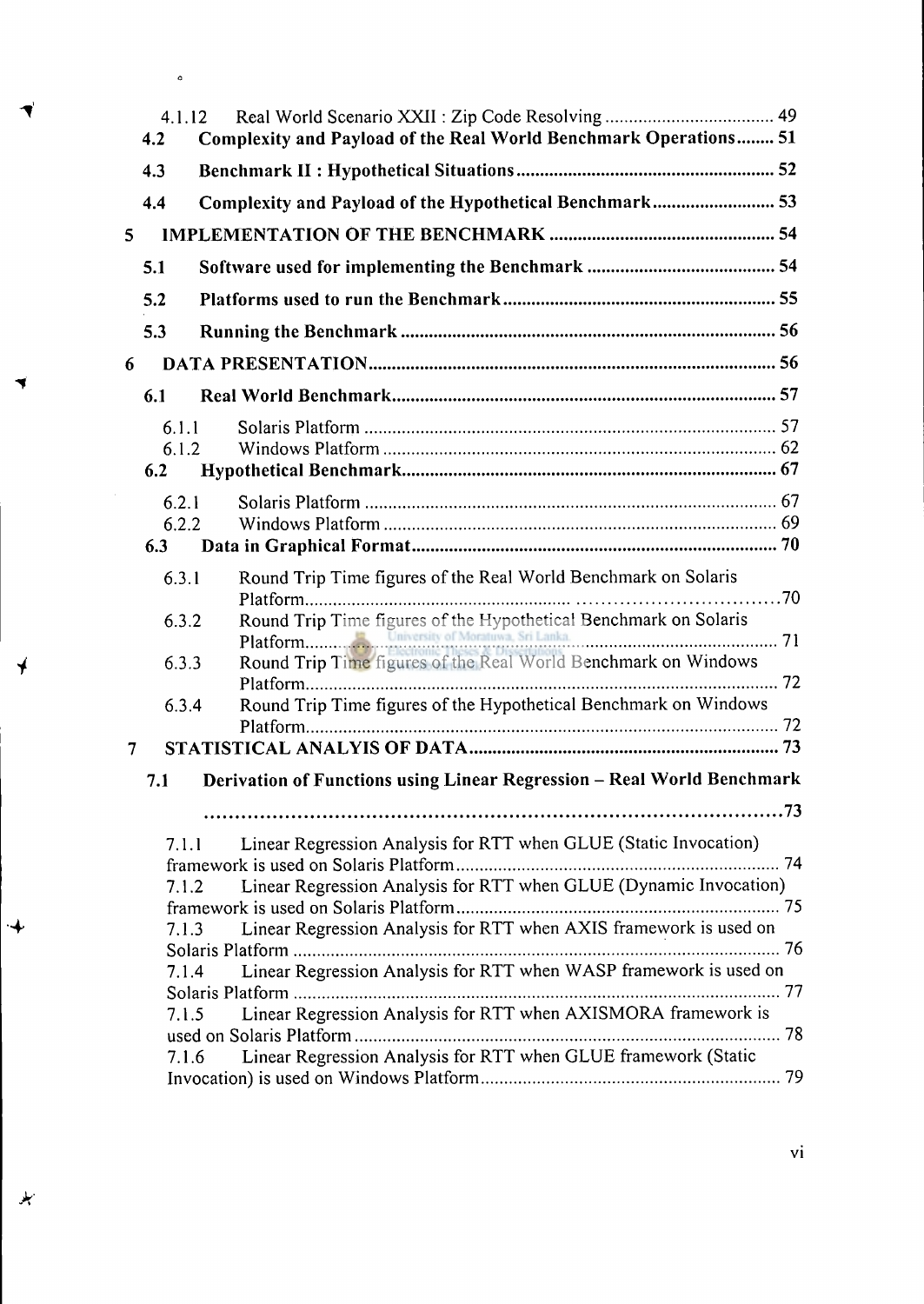|       | 7.1.7 Linear Regression Analysis for RTT when GLUE framework (Dynamic      |  |
|-------|----------------------------------------------------------------------------|--|
|       |                                                                            |  |
| 7.1.8 | Linear Regression Analysis for RTT when AXIS framework is used on          |  |
|       |                                                                            |  |
|       | 7.1.9 Linear Regression Analysis for RTT when WASP framework is used on    |  |
|       |                                                                            |  |
|       | 7.1.10 Linear Regression Analysis for RTT when AXISMORA framework is       |  |
|       |                                                                            |  |
|       | 7.2 Derivation of Functions from above Data using Linear Regression -      |  |
|       |                                                                            |  |
|       | 7.2.1 7.2.1 Linear Regression Analysis for RTT when GLUE framework (Static |  |
|       |                                                                            |  |
|       | 7.2.2 Linear Regression Analysis for RTT when GLUE framework (Dynamic      |  |
|       |                                                                            |  |
|       | Linear Regression Analysis for RTT when AXIS framework is used on<br>7.2.3 |  |
|       |                                                                            |  |
|       | 7.2.4 Linear Regression Analysis for RTT when WASP framework is used on    |  |
|       |                                                                            |  |
|       | 7.2.5 Linear Regression Analysis for RTT when GLUE framework (Static       |  |
|       |                                                                            |  |
|       | 7.2.6 Linear Regression Analysis for RTT when GLUE framework (Dynamic      |  |
|       |                                                                            |  |
|       | 7.2.7 Linear Regression Analysis for RTT when AXIS framework is used on    |  |
|       |                                                                            |  |
|       |                                                                            |  |
|       |                                                                            |  |
|       |                                                                            |  |
| 8     |                                                                            |  |
| 8.1   | Minimum execution times of an invoked process for justifying the Web       |  |
|       |                                                                            |  |
| 8.2   | Performance Comparison of Web service frameworks using different           |  |
|       |                                                                            |  |
|       | 8.2.1                                                                      |  |
|       | 8.2.2                                                                      |  |
|       | 8.2.3                                                                      |  |
| 8.3   |                                                                            |  |
|       |                                                                            |  |
|       | 8.3.1                                                                      |  |
|       | 8.3.2                                                                      |  |
|       | 8.3.3                                                                      |  |
| 8.4   | Obtaining a Common Value for all 43 Operations 102                         |  |
| 9     |                                                                            |  |

 $\mathcal{I}$ 

⇥

 $\star$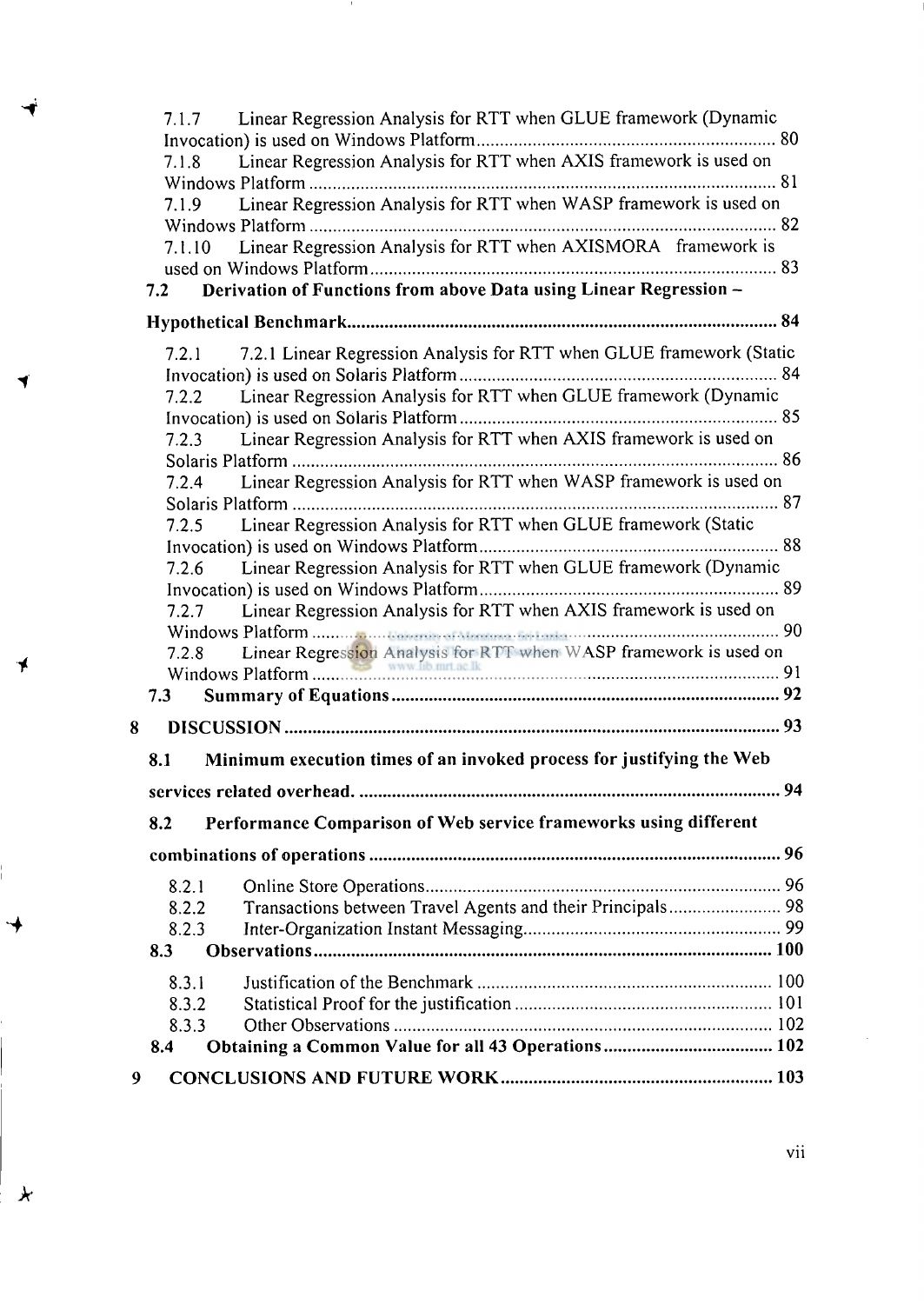| 9.1  |                                                                    |
|------|--------------------------------------------------------------------|
| 9.2  |                                                                    |
| -10  | RECENT DEVELOPMENTS IN WEB SERVICE STACK 105                       |
| 10.1 |                                                                    |
| 10.2 |                                                                    |
| 10.3 | Making a Web service available at different endpoints over diverse |
|      |                                                                    |
| 10.4 |                                                                    |
|      |                                                                    |
| 10.5 |                                                                    |
| 10.6 | Measuring Performance of Evolving Web Services  109                |
| 10.7 |                                                                    |



**4** 

ั⊀

*k* 

 $\hat{\mathcal{A}}$ 

 $\sim 10^{-10}$ 

University of Moratuwa, Sri Lanka.<br>Electronic Theses & Dissertations<br>www.lib.mrt.ac.lk

viii

 $\hat{\mathcal{L}}$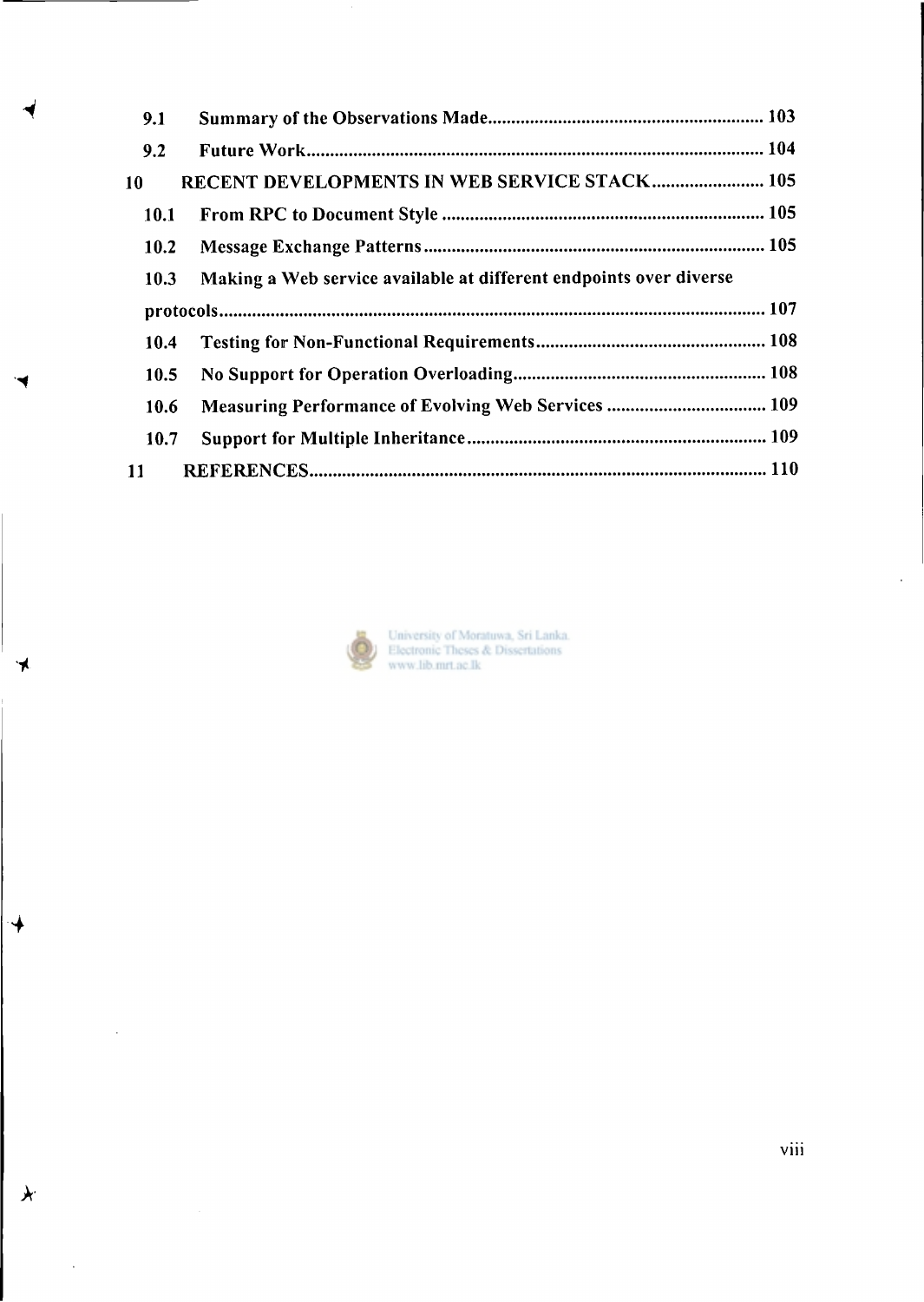# **List of Figures**

◀

◀

 $\neq$ 

 $\overline{\mathcal{F}}$ 

 $\lambda$ 

| Figure 2.5:1- A method to be exposed as a Web service so that clients can make use of it.   |  |
|---------------------------------------------------------------------------------------------|--|
|                                                                                             |  |
| Figure 2.5:2- An HTTP Request carrying a SOAP message as its payload 13                     |  |
| Figure 2.5:3 - An HTTP Response carrying a SOAP message as its payload 14                   |  |
|                                                                                             |  |
|                                                                                             |  |
|                                                                                             |  |
|                                                                                             |  |
|                                                                                             |  |
|                                                                                             |  |
| Figure $4.1:6 - 1$ : Sending Credit Card details as primitive data types for processing 28  |  |
|                                                                                             |  |
| Figure $4.1:8 - 3:$ Objects involved in sending Credit Card details as objects for          |  |
|                                                                                             |  |
|                                                                                             |  |
|                                                                                             |  |
| Figure 4.1:11 : $1 -$ Receiving a text message and a file from an IM user to be sent to     |  |
|                                                                                             |  |
| Figure $4.1:12$ – Receiving a text message and a file from an IM user to be sent to another |  |
|                                                                                             |  |
| Figure 4.1:13 – Receiving a text message from an IM users to be sent to another user.       |  |
|                                                                                             |  |
| Figure 4.1:14 - Receiving a text message from an IM users to be sent to another user.       |  |
|                                                                                             |  |
| Figure $4.1:15$ – Receiving a file from an IM users to be sent to another user.             |  |
|                                                                                             |  |
| Figure $4.1:16$ – Receiving a file from an IM users to be sent to another user.             |  |
|                                                                                             |  |
|                                                                                             |  |
|                                                                                             |  |
| 33                                                                                          |  |
|                                                                                             |  |
| Figure 4.1:21 – Collecting data regarding news users – implementation 1 (no data is         |  |
|                                                                                             |  |
| Figure 4.1:22 – Collecting data regarding news users – implementation 2 (data is passed.)   |  |
|                                                                                             |  |
|                                                                                             |  |
|                                                                                             |  |
|                                                                                             |  |
|                                                                                             |  |
|                                                                                             |  |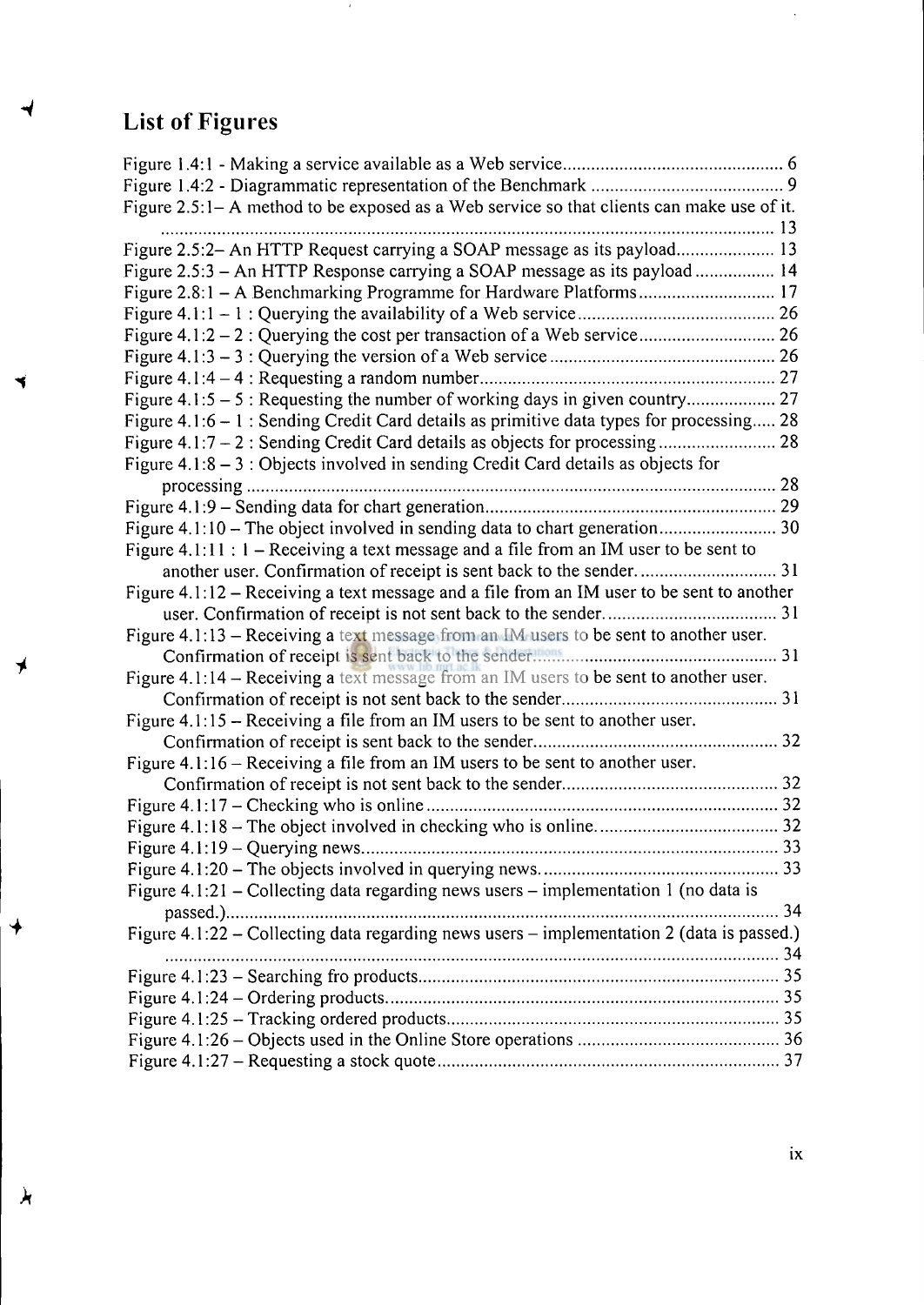| Figure 4.1:28 – Sending selling (or buying) instructions from one client of a stock broker |  |
|--------------------------------------------------------------------------------------------|--|
| Figure 4.1:29 - Sending selling (or buying) instructions from 10 clients of a stock broker |  |
|                                                                                            |  |
| Figure 4.1:30 - Sending selling (or buying) instructions from 10 clients of a stock broker |  |
|                                                                                            |  |
| Figure 4.1:31 - Sending selling (or buying) instructions from 100 clients of a stock       |  |
|                                                                                            |  |
| Figure 4.1:32 – Sending selling (or buying) instructions from 100 clients of a stock       |  |
| broker to the stock exchange in one Web service transaction. (using arrays) 38             |  |
| Figure 4.1:33 - Sending selling (or buying) instructions from 1000 clients of a stock      |  |
|                                                                                            |  |
| Figure 4.1:34 - Sending selling (or buying) instructions from 1000 clients of a stock      |  |
| broker to the stock exchange in one Web service transactions (using arrays) 39             |  |
|                                                                                            |  |
|                                                                                            |  |
|                                                                                            |  |
|                                                                                            |  |
|                                                                                            |  |
|                                                                                            |  |
|                                                                                            |  |
| Figure 4.1:42 - Receiving available travel packages for a given tour plan 44               |  |
|                                                                                            |  |
| Figure 4.1:44 - Objects involved in transactions between travel agents and their principal |  |
|                                                                                            |  |
| Figure 4.1:45 - Querying Whols database for a given domain name  46                        |  |
|                                                                                            |  |
| Figure 4.1:48 - Objects involved in querying a web search engine  48                       |  |
| Figure 4.1:49 – Receiving a list of names of the cities included for a given zip code  49  |  |
| Figure 4.1:50 - Receiving a list of zip codes for a given city name in a given state 49    |  |
| Figure $4.1:51$ – Receiving the postal address with the zip code for a postal address      |  |
|                                                                                            |  |
| Figure 4.1:52 - Receiving the address of an organization with the zip code when the        |  |
|                                                                                            |  |
|                                                                                            |  |
|                                                                                            |  |
|                                                                                            |  |
| Figure 4.4:1 - Complexity and Payload of SOAP messages used in the Hypothetical            |  |
|                                                                                            |  |
| Figure 6.3:1 - Round Trip Time of All Operations in the Real World Benchmark on            |  |
|                                                                                            |  |
| Figure 6.3:2 – Round Trip Time of All Operations in the Hypothetical Benchmark on          |  |
|                                                                                            |  |
| Figure 6.3:3 - Round Trip Time of All Operations in the Real World Benchmark on            |  |
|                                                                                            |  |

 $\overline{\triangledown}$ 

 $\lambda$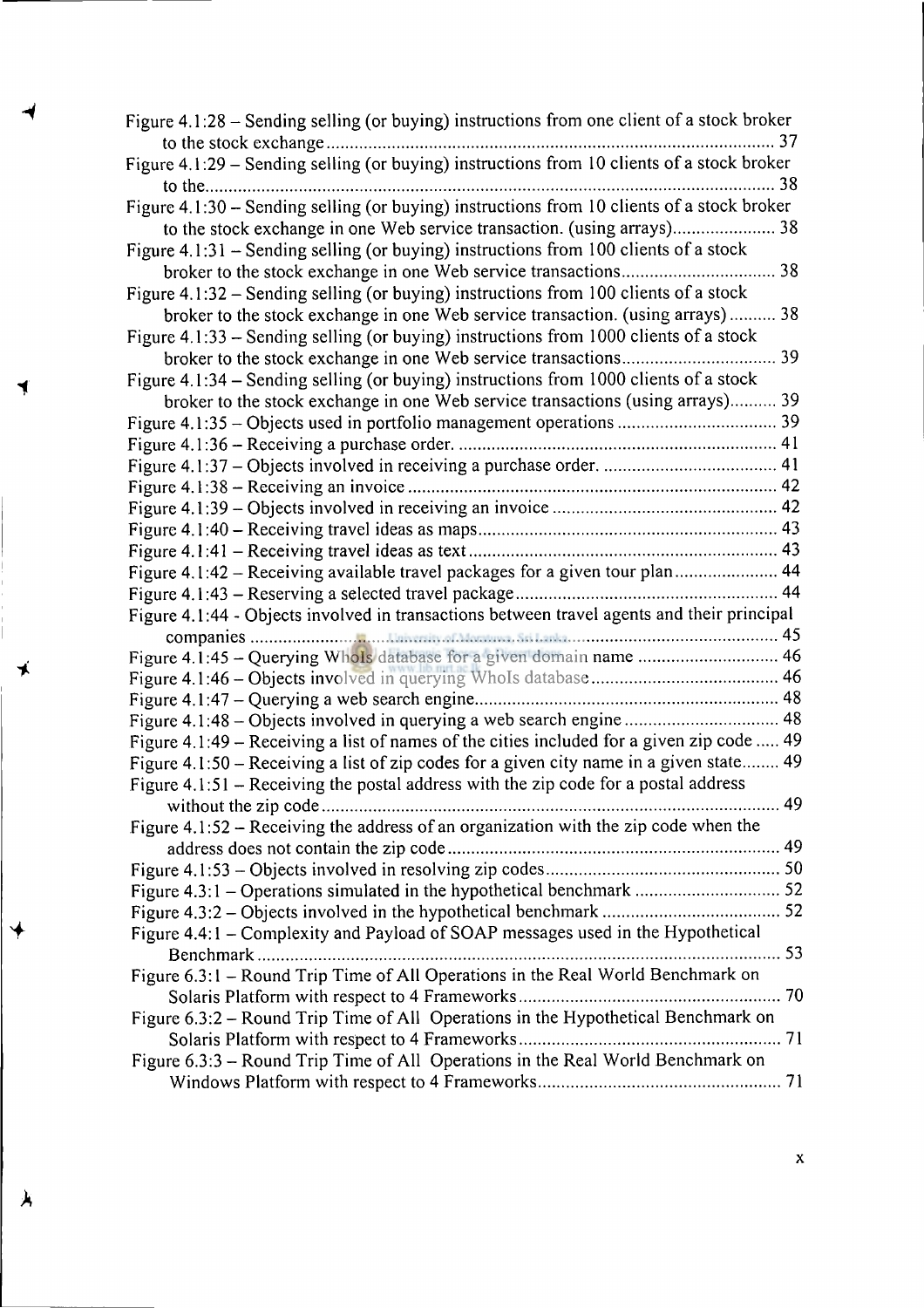| Figure 6.3:4 – Round Trip Time of All Operations in the Real World Benchmark on |  |
|---------------------------------------------------------------------------------|--|
|                                                                                 |  |
|                                                                                 |  |

 $\ddot{1}$ 



*4* 

 $\blacklozenge$ 

 $\lambda$ 

University of Moratuwa, Sri Lanka.<br>Electronic Theses & Dissertations<br>www.lib.mrt.ac.lk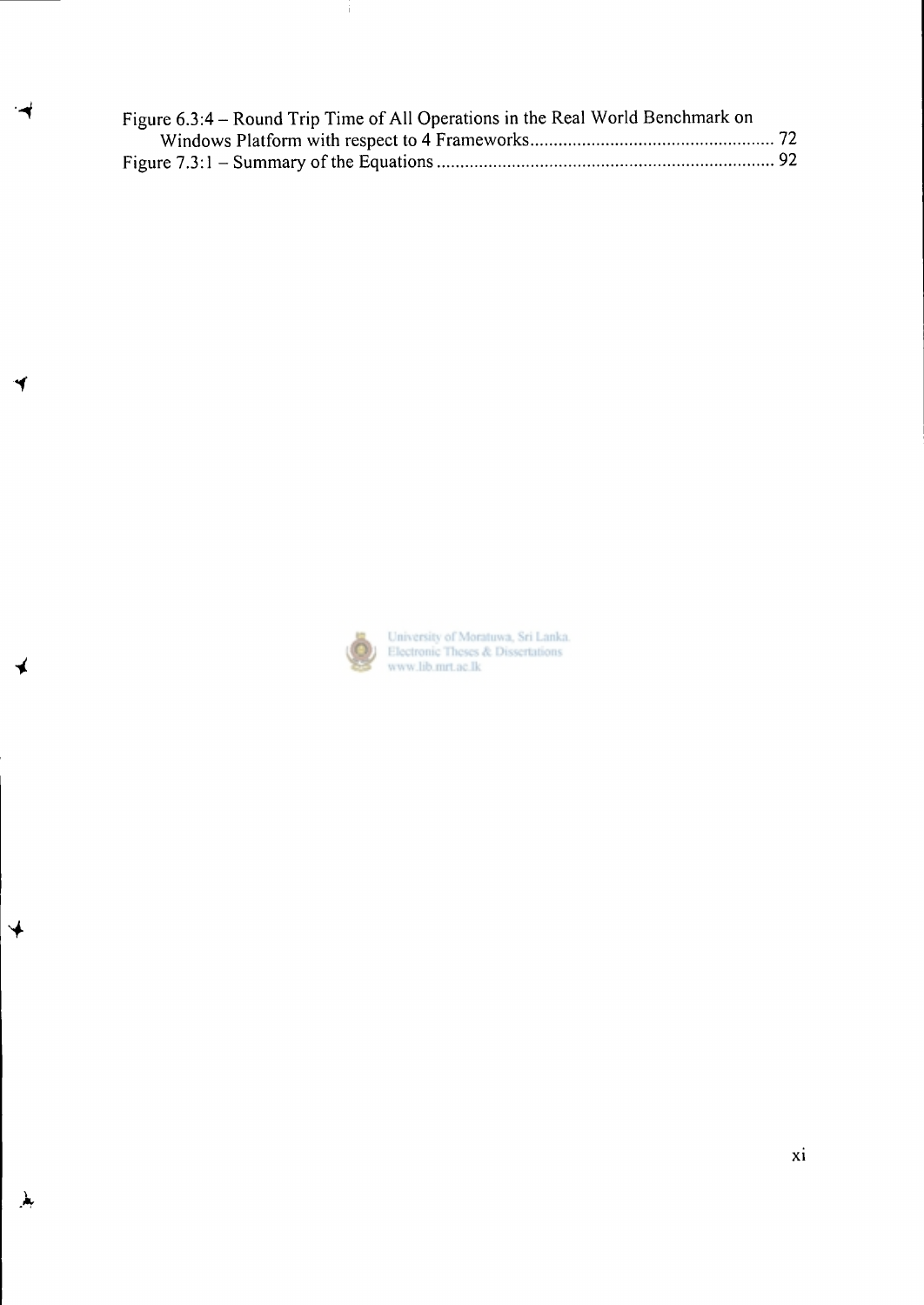## **List of Tables**

 $\blacktriangleleft$ 

ィ

 $\blacklozenge$ 

 $\lambda$ 

 $\bar{A}$ 

| Table 4.1.12:1 – Complexity and Payload of SOAP messages used in the Real World           |
|-------------------------------------------------------------------------------------------|
|                                                                                           |
| Table 6.1.1:1 - RTT values for Real World Benchmark with GLUE static invocation on        |
|                                                                                           |
| Table 6.1.1:2 - RTT values for Real World Benchmark with GLUE dynamic invocation          |
|                                                                                           |
| Table 6.1.1:3 - RTT values for Real World Benchmark with AXIS on Solaris Platform 59      |
| Table 6.1.1:4 - RTT values for Real World Benchmark with WASP on Solaris Platform         |
|                                                                                           |
| Table 6.1.1:5 - RTT values for Real World Benchmark with AXISMORA on Solaris              |
|                                                                                           |
| Table 6.1.2:1 - RTT values for Real World Benchmark with GLUE static invocation on        |
|                                                                                           |
| Table 6.1.2:2 - RTT values for Real World Benchmark with GLUE dynamic invocation          |
|                                                                                           |
| Table 6.1.2:3 - RTT values for Real World Benchmark with AXIS on Windows Platform         |
|                                                                                           |
| Table 6.1.2:4 – RTT values for Real World Benchmark with WASP on Windows                  |
|                                                                                           |
| Table 6.1.2:5 - RTT values for Real World Benchmark with AXISMORA on Windows              |
|                                                                                           |
|                                                                                           |
|                                                                                           |
| Table 6.2.1:2 - RTT values for Hypothetical Benchmark with GLUE dynamic invocation        |
|                                                                                           |
| Table 6.2.1:3 - RTT values for Hypothetical Benchmark with AXIS on Solaris Platform       |
|                                                                                           |
| Table 6.2.1:4 - RTT values for Hypothetical Benchmark with WASP on Solaris Platform       |
|                                                                                           |
| Table 6.2.2:1 – RTT values for Hypothetical Benchmark with GLUE static invocation on      |
| 68                                                                                        |
| Table 6.2.2:2 - RTT values for Hypothetical Benchmark with GLUE dynamic invocation        |
|                                                                                           |
| Table 6.2.2:3 - RTT values for Hypothetical Benchmark with AXIS on Windows                |
|                                                                                           |
| Table 6.2.2:4 - RTT values for Hypothetical Benchmark with WASP on Windows                |
|                                                                                           |
| Table $7.2.8:1$ – Minimum allowable durations of process execution so that the additional |
|                                                                                           |
| Table 8.2.1:1 – Round Trip Time of 3 operations in the Online Store scenario with GLUE    |
|                                                                                           |
|                                                                                           |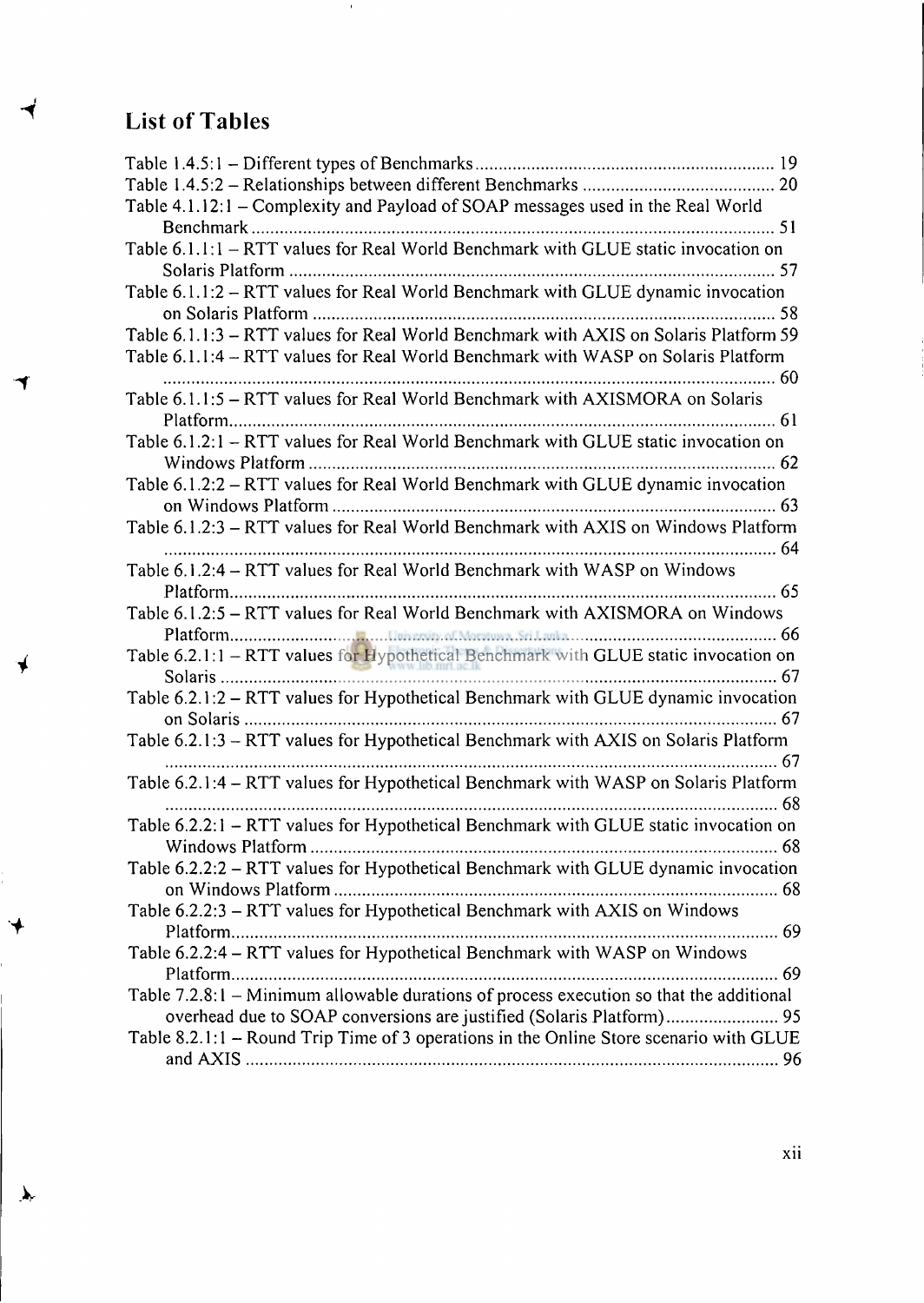

D

 $\blacktriangleright$ 

 $\sim 10$ 

University of Moratuwa, Sri Lanka.<br>Electronic Theses & Dissertations<br>www.lib.mrt.ac.lk